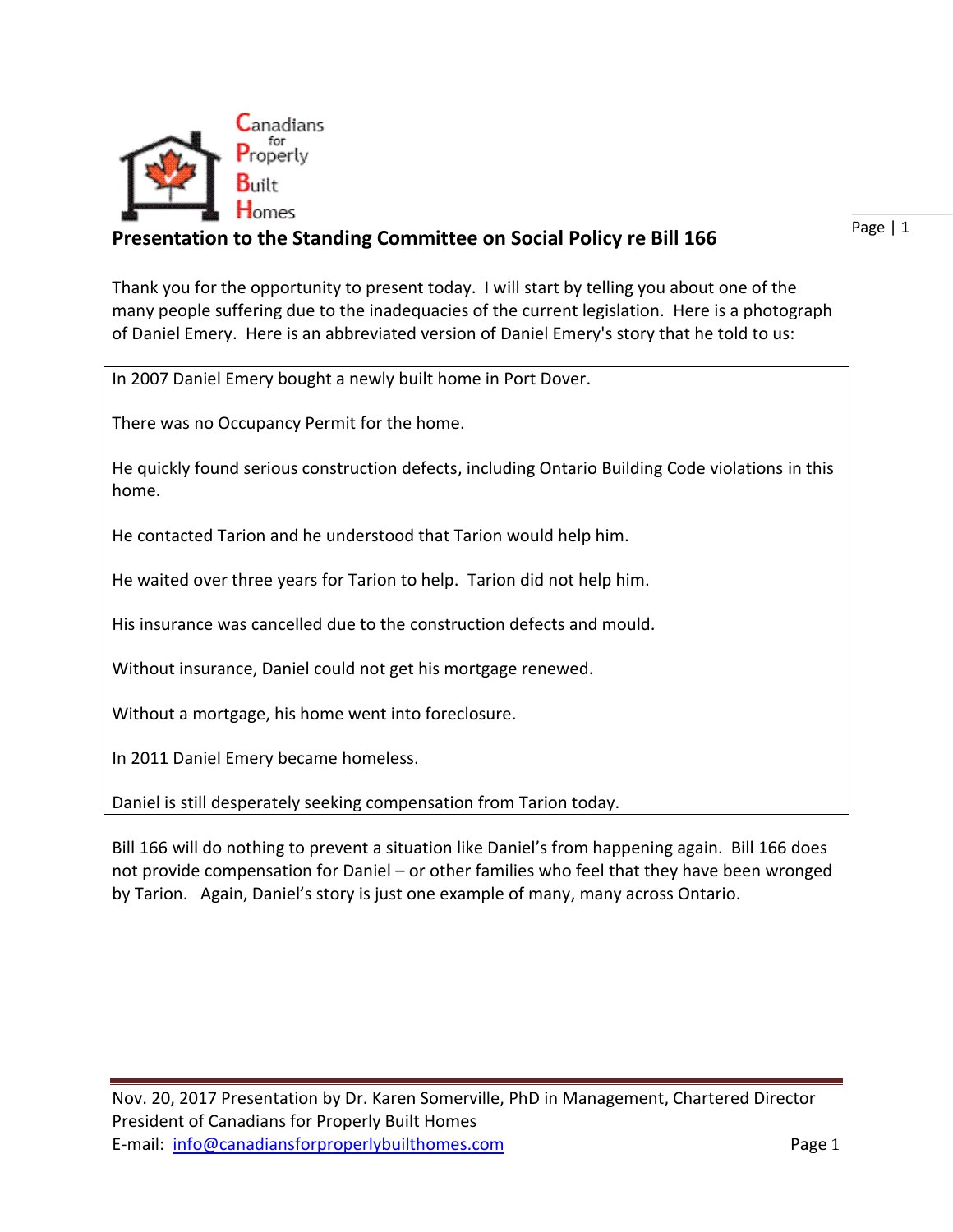# **What changes need to be made to Bill 166?**

## **Part A: Eliminate Tarion's monopoly and give Ontarians a choice like most other jurisdictions.**

The Government is now saying that eliminating the monopoly still needs more research. But this has been researched for decades, e.g.,:

- In 2000 the Building Regulatory Reform Advisory Group's Chair and Co-Chair recommended a competitive warranty model.
- In 2001 in a study of Home Builder Associations (HBAs), the Canadian Home Builder Association found that "*Most HBAs believe that the industry should support third-party warranty offered by private insurance companies – rather than a single warranty provider."* A quote from that study was: "*Competition makes a fair marketplace*." Given the Wynne Government's focus on fairness, and given that all of the research that has already been conducted, why is ending Tarion's monopoly still being stalled?

To be clear, research shows that both industry and consumers want choice – not a monopoly. In 2016, Justice Cunningham recommended eliminating Tarion's monopoly. His jurisdictional scan found that eight out of nine jurisdictions avoided a monopoly model. Here is the link to Justice Cunningham's jurisdictional scan **<https://tinyurl.com/knahk2j> .**

When there is a competitive model, home purchasers can use the warranty provider as a purchase criterion when they select their builder. In your packages, we have provided you with an example of how BC's warranty works. BC steered away from a monopoly model.

#### **Part B: If Tarion's monopoly is not ended:**

- 1. Make new home warranty optional. If people see value, they will purchase it. No one should be <u>forced</u> to purchase from a monopoly.
- 2. Remove builders/builders' representatives from the Board of Tarion. Instead, establish an Advisory Board made up of builders/their representatives to provide advice to the Board of Tarion. Justice Cunningham raised the serious issue of conflicts of interest and perceived conflicts of interests. From a governance perspective, builders/their representatives on the Tarion board is an obvious conflict of interest.
- 3. Provide both the Auditor General of Ontario and Ombudsman of Ontario with jurisdiction over Tarion.

Page | 2

Nov. 20, 2017 Presentation by Dr. Karen Somerville, PhD in Management, Chartered Director President of Canadians for Properly Built Homes E-mail: [info@canadiansforproperlybuilthomes.com](mailto:info@canadiansforproperlybuilthomes.com) Page 2